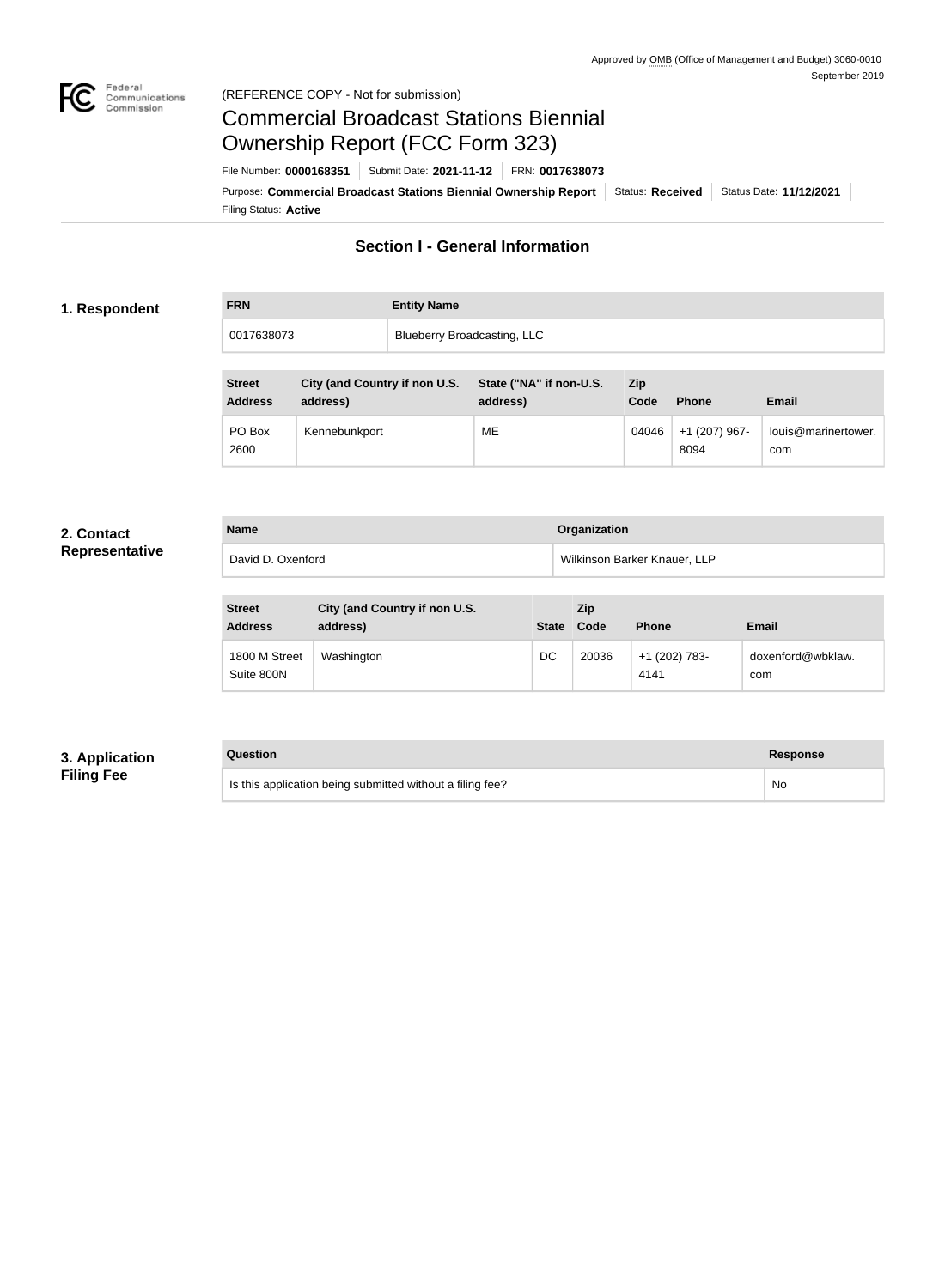| <b>Application Type</b> | <b>Form Number</b> | <b>Fee Code</b> | Quantity | <b>Fee Amount</b> | <b>Subtotal</b> |
|-------------------------|--------------------|-----------------|----------|-------------------|-----------------|
| <b>Biennial</b>         | Form 323           | <b>MAR</b>      | 15       | 85                | \$1,275.00      |
|                         |                    |                 |          | Total             | \$1,275.00      |

## **4. Nature of Respondent**

| (a) Provide the following information about the Respondent: |                           |
|-------------------------------------------------------------|---------------------------|
| <b>Relationship to stations/permits</b>                     | Licensee                  |
| <b>Nature of Respondent</b>                                 | Limited liability company |

**(b) Provide the following information about this report:**

| <b>Purpose</b> | Biennial                                                                                                                                                                               |
|----------------|----------------------------------------------------------------------------------------------------------------------------------------------------------------------------------------|
| "As of" date   | 10/01/2021                                                                                                                                                                             |
|                | When filing a biennial ownership report or validating<br>and resubmitting a prior biennial ownership report, this<br>date must be Oct. 1 of the year in which this report is<br>filed. |

# **5. Licensee(s) and Station(s)**

## **Respondent is filing this report to cover the following Licensee(s) and station(s):**

| Licensee/Permittee Name            | <b>FRN</b> |
|------------------------------------|------------|
| <b>Blueberry Broadcasting, LLC</b> | 0017638073 |

| Fac. ID No. | <b>Call Sign</b> | <b>City</b>       | <b>State</b> | <b>Service</b> |
|-------------|------------------|-------------------|--------------|----------------|
| 341         | <b>WKSQ</b>      | <b>ELLSWORTH</b>  | ME           | <b>FM</b>      |
| 3670        | <b>WTOS</b>      | <b>BANGOR</b>     | ME           | AM             |
| 3671        | <b>WBFB</b>      | <b>BANGOR</b>     | <b>ME</b>    | <b>FM</b>      |
| 4092        | <b>WVOM-FM</b>   | <b>HOWLAND</b>    | <b>ME</b>    | <b>FM</b>      |
| 25411       | <b>WBAK</b>      | <b>BELFAST</b>    | ME           | <b>FM</b>      |
| 28684       | <b>WQSK</b>      | <b>MADISON</b>    | ME           | <b>FM</b>      |
| 40925       | <b>WBKA</b>      | <b>BAR HARBOR</b> | ME           | <b>FM</b>      |
| 41104       | <b>WQSS</b>      | <b>CAMDEN</b>     | ME           | <b>FM</b>      |
| 46352       | WTOS-FM          | <b>SKOWHEGAN</b>  | <b>ME</b>    | <b>FM</b>      |
| 57300       | <b>WVOM</b>      | <b>ROCKLAND</b>   | ME           | AM             |
| 57301       | <b>WMCM</b>      | <b>ROCKLAND</b>   | ME           | <b>FM</b>      |
| 62289       | <b>WBFE</b>      | <b>BAR HARBOR</b> | <b>ME</b>    | <b>FM</b>      |
| 68297       | WABK-FM          | <b>GARDINER</b>   | <b>ME</b>    | <b>FM</b>      |
| 68660       | <b>WVQM</b>      | <b>AUGUSTA</b>    | ME           | FM             |
| 165949      | <b>WTUX</b>      | <b>GOULDSBORO</b> | ME           | <b>FM</b>      |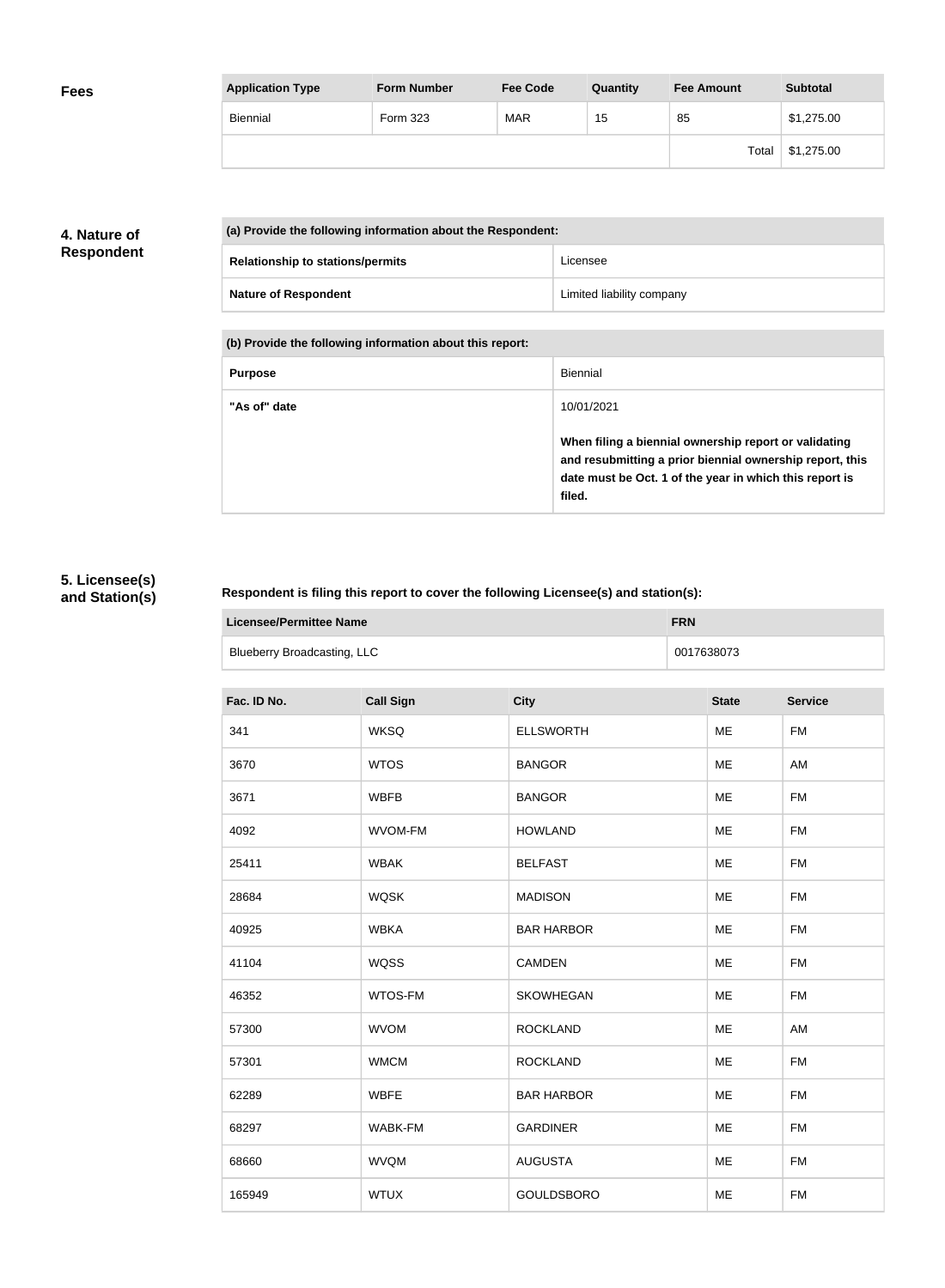### **Section II – Biennial Ownership Information**

#### **1. 47 C.F.R. Section 73.3613 and Other Documents**

Licensee Respondents that hold authorizations for one or more full power television, AM, and/or FM stations should list all contracts and other instruments set forth in 47 C.F.R. Section 73.3613(a) through (c) for the facility or facilities listed on this report. In addition, attributable Local Marketing Agreements (LMAs) and attributable Joint Sales Agreements (JSAs) must be disclosed by the licensee of the brokering station on its ownership report. If the agreement is an attributable LMA, an attributable JSA, or a network affiliation agreement, check the appropriate box. Otherwise, select "Other." Non-Licensee Respondents, as well as Licensee Respondents that only hold authorizations for Class A television and/or low power television stations, should select "Not Applicable" in response to this question.

#### **Document Information**

| Description of contract or instrument           | <b>LLC Operating Agreement</b>                                                                                   |
|-------------------------------------------------|------------------------------------------------------------------------------------------------------------------|
| Parties to contract or instrument               | Licensee                                                                                                         |
| Date of execution                               | 06/2008                                                                                                          |
| Date of expiration                              | No expiration date                                                                                               |
| <b>Agreement type</b><br>(check all that apply) | Other<br><b>Agreement Type:</b> Statement of policies and procedures for<br>management and operation of Licensee |

#### **Document Information**

| Description of contract or instrument           | Line of Credit                          |
|-------------------------------------------------|-----------------------------------------|
| Parties to contract or instrument               | Licensee/TD Bank                        |
| Date of execution                               | 06/2021                                 |
| Date of expiration                              | 06/2022                                 |
| <b>Agreement type</b><br>(check all that apply) | Other<br>Agreement Type: Line of Credit |

#### **2. Ownership Interests**

**(a)** Ownership Interests. This Question requires Respondents to enter detailed information about ownership interests by generating a series of subforms. Answer each question on each subform. The first subform listing should be for the Respondent itself. If the Respondent is not a natural person, also list each of the officers, directors, stockholders, non-insulated partners, non-insulated members, and any other persons or entities with a direct attributable interest in the Respondent pursuant to the standards set forth in 47 C.F.R. Section 73.3555. (A "direct" interest is one that is not held through any intervening companies or entities.) List each interest holder with a direct attributable interest in the Respondent separately.

Leave the percentage of total assets (Equity Debt Plus) field blank for an interest holder unless that interest holder has an attributable interest in the Respondent solely on the basis of the Commission's Equity Debt Plus attribution standard, 47 C.F.R. Section 73.3555, Note 2(i).

In the case of vertical or indirect ownership structures, list only those interests in the Respondent that also represent an attributable interest in the Licensee(s) for which the report is being submitted.

Entities that are part of an organizational structure that includes holding companies or other forms of indirect ownership must file separate ownership reports. In such a structure do not report, or file a separate report for, any interest holder that does not have an attributable interest in the Licensee(s) for which the report is being submitted.

Please see the Instructions for further detail concerning interests that must be reported in response to this question.

The Respondent must provide an FCC Registration Number for each interest holder reported in response to this question. Please see the Instructions for detailed information and guidance concerning this requirement.

#### **Ownership Information**

| <b>FRN</b>         | 0017638073                         |
|--------------------|------------------------------------|
| <b>Entity Name</b> | <b>Blueberry Broadcasting, LLC</b> |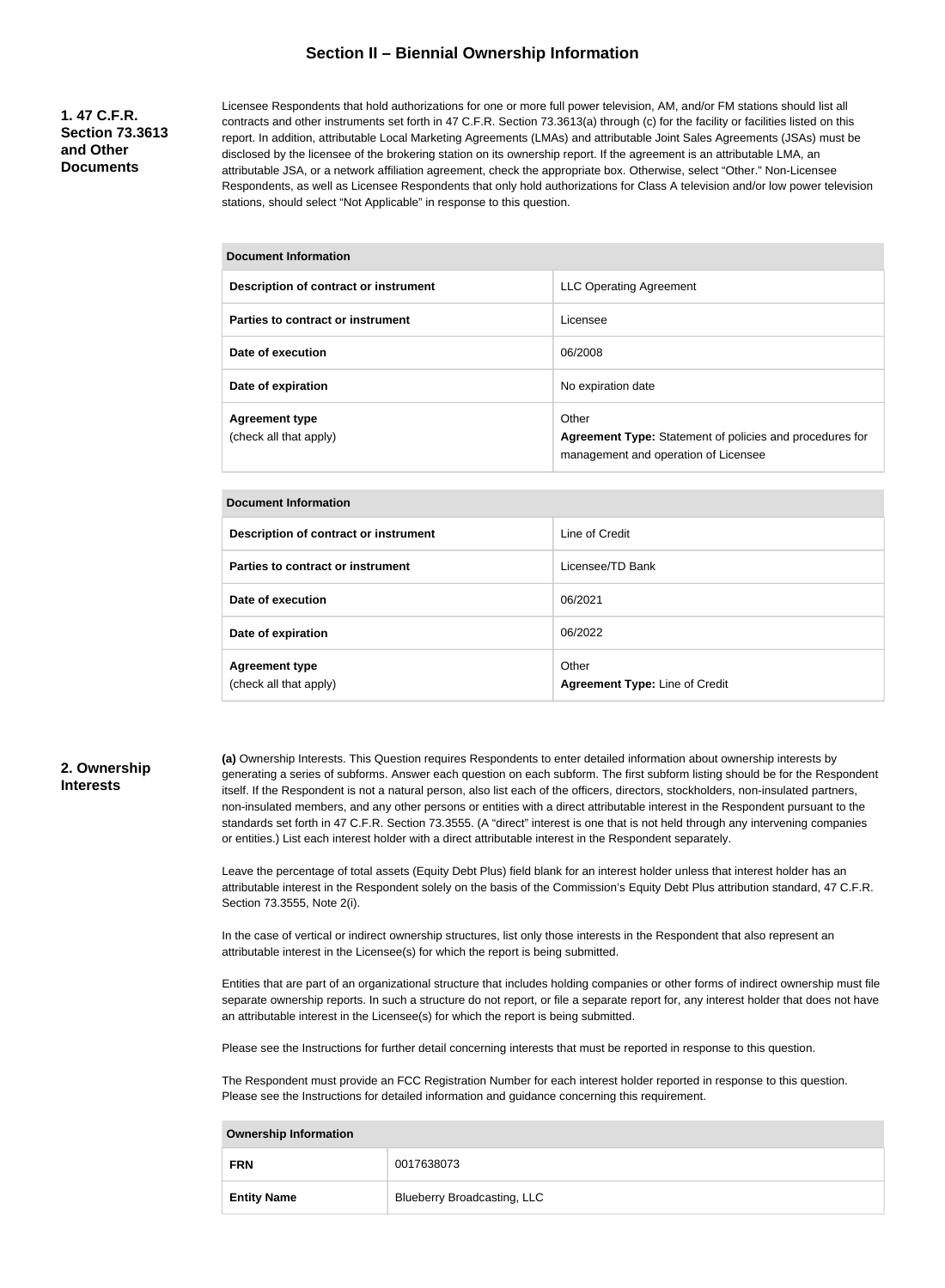| <b>Address</b>                                                                | PO Box                                                                               | 2600                 |                                   |
|-------------------------------------------------------------------------------|--------------------------------------------------------------------------------------|----------------------|-----------------------------------|
|                                                                               | <b>Street 1</b>                                                                      |                      |                                   |
|                                                                               | <b>Street 2</b>                                                                      |                      |                                   |
|                                                                               | <b>City</b>                                                                          | Kennebunkport        |                                   |
|                                                                               | State ("NA" if non-U.S.<br>address)                                                  | <b>ME</b>            |                                   |
|                                                                               | <b>Zip/Postal Code</b>                                                               | 04046                |                                   |
|                                                                               | Country (if non-U.S.<br>address)                                                     | <b>United States</b> |                                   |
| <b>Listing Type</b>                                                           | Respondent                                                                           |                      |                                   |
| <b>Positional Interests</b><br>(check all that apply)                         | Respondent                                                                           |                      |                                   |
| <b>Tribal Nation or Tribal</b><br><b>Entity</b>                               | Interest holder is not a Tribal nation or Tribal entity                              |                      |                                   |
| <b>Interest Percentages</b><br>(enter percentage values<br>from 0.0 to 100.0) | Voting                                                                               | 0.0%                 | <b>Jointly Held?</b><br><b>No</b> |
|                                                                               | <b>Equity</b>                                                                        | 0.0%                 |                                   |
|                                                                               | <b>Total assets (Equity Debt</b><br>Plus)                                            | 0.0%                 |                                   |
| that do not appear on this report?                                            | Does interest holder have an attributable interest in one or more broadcast stations |                      | No                                |

| <b>Ownership Information</b>                              |                                                  |                        |  |
|-----------------------------------------------------------|--------------------------------------------------|------------------------|--|
| <b>FRN</b>                                                | 0011309507                                       |                        |  |
| <b>Name</b>                                               | Louis Vitali                                     |                        |  |
| <b>Address</b>                                            | PO Box                                           | 1160                   |  |
|                                                           | <b>Street 1</b>                                  |                        |  |
|                                                           | <b>Street 2</b>                                  |                        |  |
|                                                           | <b>City</b>                                      | Kennebunkport          |  |
|                                                           | State ("NA" if non-U.S.<br>address)              | <b>ME</b>              |  |
|                                                           | <b>Zip/Postal Code</b>                           | 04046                  |  |
|                                                           | Country (if non-U.S.<br>address)                 | <b>United States</b>   |  |
| <b>Listing Type</b>                                       | Other Interest Holder                            |                        |  |
| <b>Positional Interests</b><br>(check all that apply)     | Officer, LC/LLC/PLLC Member, Other - LLC Manager |                        |  |
| Citizenship, Gender,                                      | <b>Citizenship</b>                               | US                     |  |
| <b>Ethnicity, and Race</b><br><b>Information (Natural</b> | Gender                                           | Male                   |  |
| <b>Persons Only)</b>                                      | <b>Ethnicity</b>                                 | Not Hispanic or Latino |  |
|                                                           | Race                                             | White                  |  |

# **Ownership Information**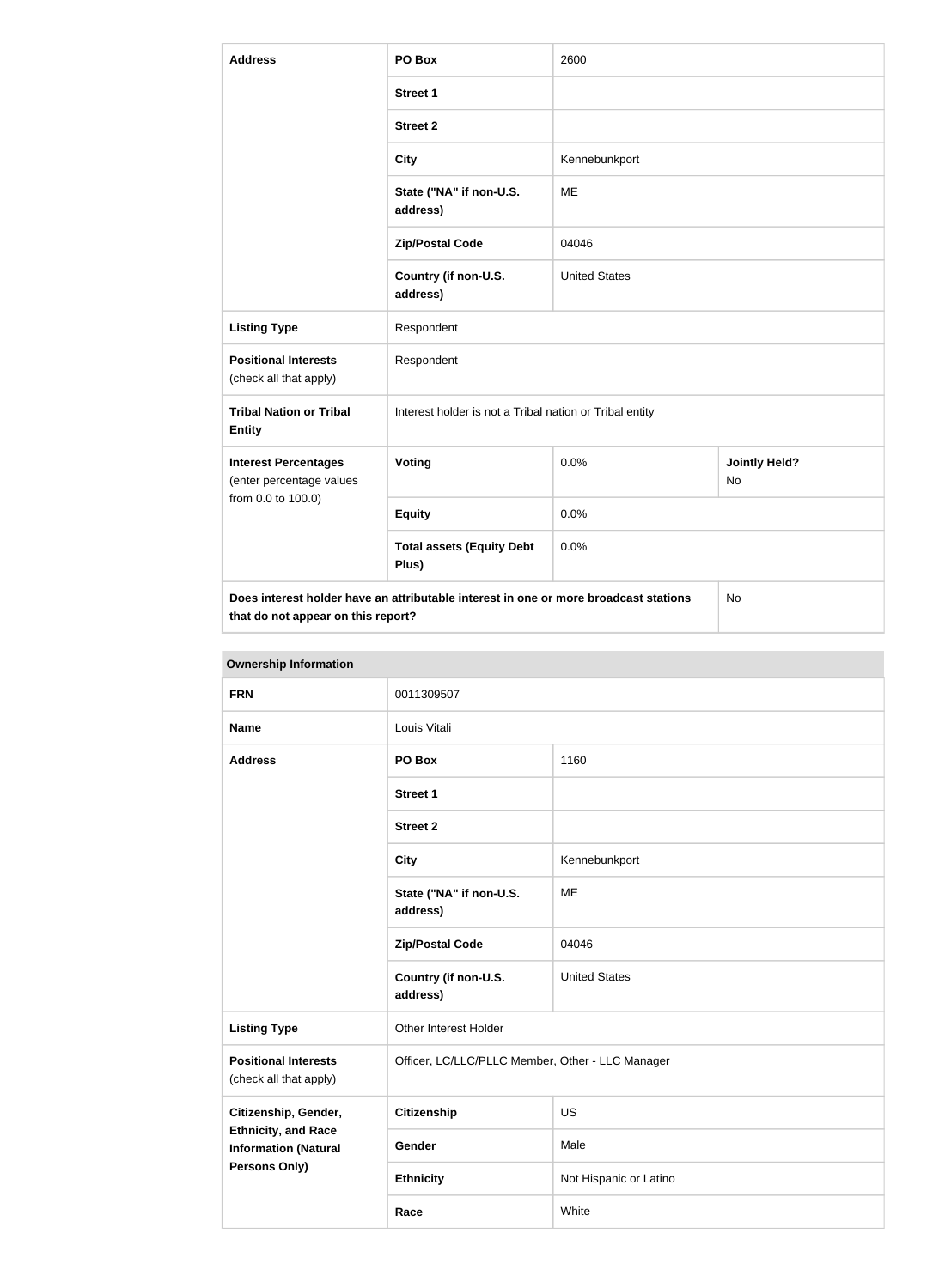| <b>Interest Percentages</b><br>(enter percentage values<br>from 0.0 to 100.0) | Voting                                                                               | 100.0% | <b>Jointly Held?</b><br>No. |
|-------------------------------------------------------------------------------|--------------------------------------------------------------------------------------|--------|-----------------------------|
|                                                                               | <b>Equity</b>                                                                        | 60.0%  |                             |
|                                                                               | <b>Total assets (Equity Debt</b><br>Plus)                                            | 60.0%  |                             |
|                                                                               | Does interest holder have an attributable interest in one or more broadcast stations |        | No.                         |
| that do not appear on this report?                                            |                                                                                      |        |                             |

#### **Ownership Information**

| <b>FRN</b>                                                                    | 0019441195                                                                                                                 |                        |                            |
|-------------------------------------------------------------------------------|----------------------------------------------------------------------------------------------------------------------------|------------------------|----------------------------|
| <b>Name</b>                                                                   | <b>Bruce Biette</b>                                                                                                        |                        |                            |
| <b>Address</b>                                                                | PO Box                                                                                                                     |                        |                            |
|                                                                               | <b>Street 1</b>                                                                                                            | 70 Ichabod Ln.         |                            |
|                                                                               | <b>Street 2</b>                                                                                                            |                        |                            |
|                                                                               | <b>City</b>                                                                                                                | Gorham                 |                            |
|                                                                               | State ("NA" if non-U.S.<br>address)                                                                                        | ME                     |                            |
|                                                                               | <b>Zip/Postal Code</b>                                                                                                     | 04038                  |                            |
|                                                                               | Country (if non-U.S.<br>address)                                                                                           | <b>United States</b>   |                            |
| <b>Listing Type</b>                                                           | Other Interest Holder                                                                                                      |                        |                            |
| <b>Positional Interests</b><br>(check all that apply)                         | Officer, LC/LLC/PLLC Member                                                                                                |                        |                            |
| Citizenship, Gender,                                                          | <b>Citizenship</b>                                                                                                         | US                     |                            |
| <b>Ethnicity, and Race</b><br><b>Information (Natural</b>                     | Gender                                                                                                                     | Male                   |                            |
| <b>Persons Only)</b>                                                          | <b>Ethnicity</b>                                                                                                           | Not Hispanic or Latino |                            |
|                                                                               | Race                                                                                                                       | White                  |                            |
| <b>Interest Percentages</b><br>(enter percentage values<br>from 0.0 to 100.0) | <b>Voting</b>                                                                                                              | 0.0%                   | <b>Jointly Held?</b><br>No |
|                                                                               | <b>Equity</b>                                                                                                              | 40.0%                  |                            |
|                                                                               | <b>Total assets (Equity Debt</b><br>Plus)                                                                                  | 40.0%                  |                            |
|                                                                               | Does interest holder have an attributable interest in one or more broadcast stations<br>that do not appear on this report? |                        | <b>No</b>                  |
|                                                                               |                                                                                                                            |                        |                            |
|                                                                               |                                                                                                                            |                        |                            |

| (b) Respondent certifies that any interests, including equity, financial, or voting | Yes |
|-------------------------------------------------------------------------------------|-----|
| interests, not reported in this filing are non-attributable.                        |     |
| If "No," submit as an exhibit an explanation.                                       |     |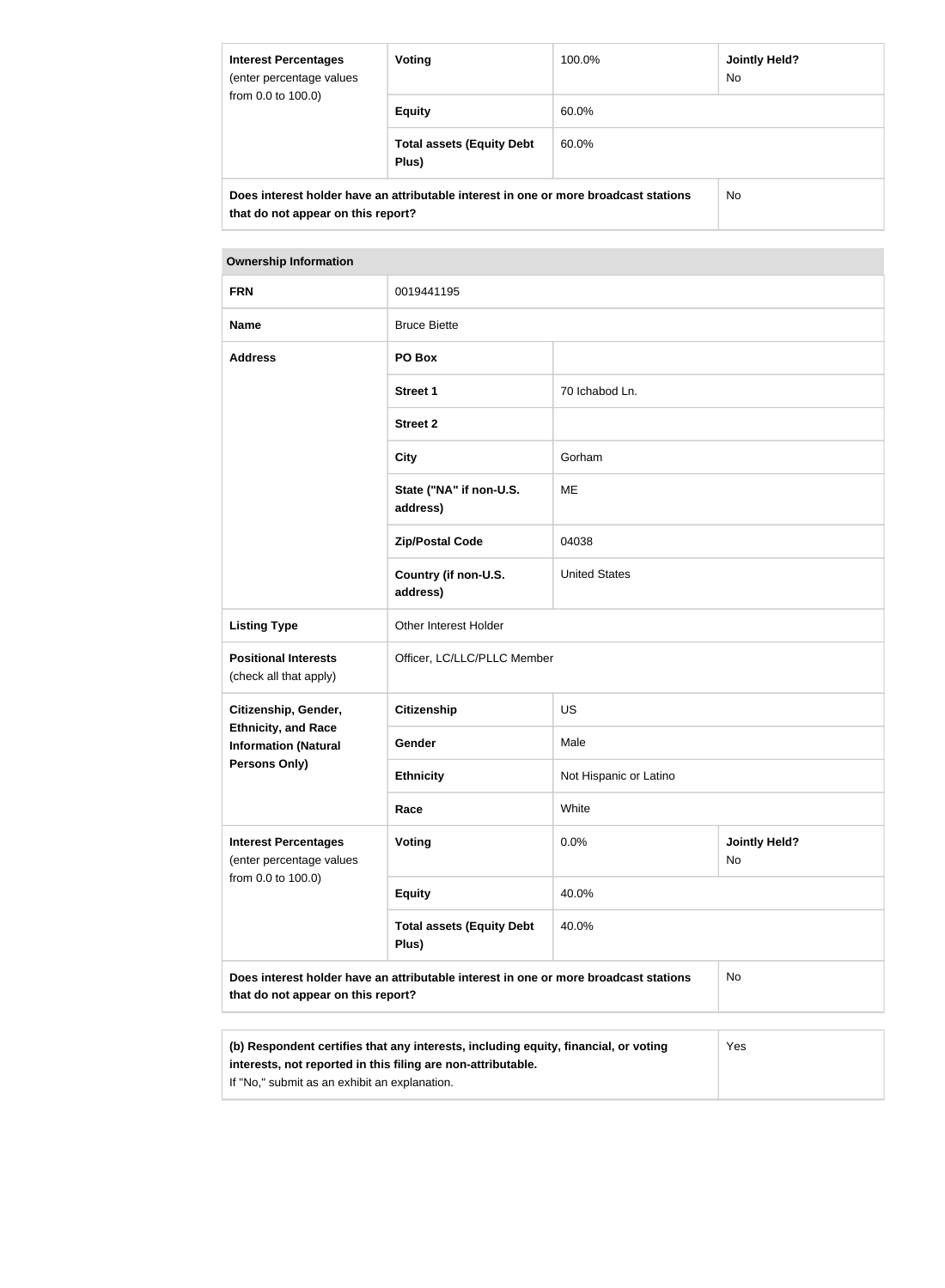| (c) Does the Respondent or any reported interest holder<br>hold an attributable interest in any newspaper entities in<br>the same market as any station for which this report is<br>filed, as defined in 47 C.F.R. Section 73.3555?                                                                                                                                                                                                                                                                                                                                                                                                              | No |
|--------------------------------------------------------------------------------------------------------------------------------------------------------------------------------------------------------------------------------------------------------------------------------------------------------------------------------------------------------------------------------------------------------------------------------------------------------------------------------------------------------------------------------------------------------------------------------------------------------------------------------------------------|----|
| If "Yes," provide information describing the interest(s), using<br>EITHER the subform OR the spreadsheet option below.<br>Respondents with a large number (50 or more) of entries to<br>submit should use the spreadsheet option.                                                                                                                                                                                                                                                                                                                                                                                                                |    |
| NOTE: Spreadsheets must be submitted in a special XML<br>Spreadsheet format with the appropriate structure that is<br>specified in the documentation. For instructions on how to<br>use the spreadsheet option to complete this question<br>(including templates to start with), please Click Here.                                                                                                                                                                                                                                                                                                                                              |    |
| If using the subform, leave the percentage of total assets<br>(Equity Debt Plus) field blank for an interest holder unless<br>that interest holder has an attributable interest in the<br>newspaper entity solely on the basis of the Commission's<br>Equity Debt Plus attribution standard, 47 C.F.R. Section<br>73.3555, Note 2(i). If using an XML Spreadsheet, enter "NA"<br>into the percentage of total assets (Equity Debt Plus) field<br>for an interest holder unless that interest holder has an<br>attributable interest in the newspaper entity solely on the<br>basis of the Commission's Equity Debt Plus attribution<br>standard. |    |
| The Respondent must provide an FCC Registration Number<br>for each interest holder reported in response to this<br>question. Please see the Instructions for detailed information<br>and guidance concerning this requirement.                                                                                                                                                                                                                                                                                                                                                                                                                   |    |

**(d) Are any of the individuals listed as an attributable interest holder in the Respondent married to each other or related to each other as parentchild or as siblings?** No

If "Yes," provide the following information for each such the relationship.

| (e) Is Respondent seeking an attribution exemption for any officer or director with<br>duties wholly unrelated to the Licensee(s)? | No |
|------------------------------------------------------------------------------------------------------------------------------------|----|
| If "Yes," complete the information in the required fields and submit an Exhibit fully describing                                   |    |
| that individual's duties and responsibilities, and explaining why that individual should not be                                    |    |
| attributed an interest.                                                                                                            |    |

**3. Organizational Chart (Licensees Only)**

Attach a flowchart or similar document showing the Licensee's vertical ownership structure including the Licensee and all entities that have attributable interests in the Licensee. Licensees with a single parent entity may provide a brief explanatory textual Exhibit in lieu of a flowchart or similar document. Licensees without parent entities should so indicate in a textual Exhibit.

**Non-Licensee Respondents should select "N/A" in response to this question.**

The licensee is a single level licensee.

# **Section III - Certification**